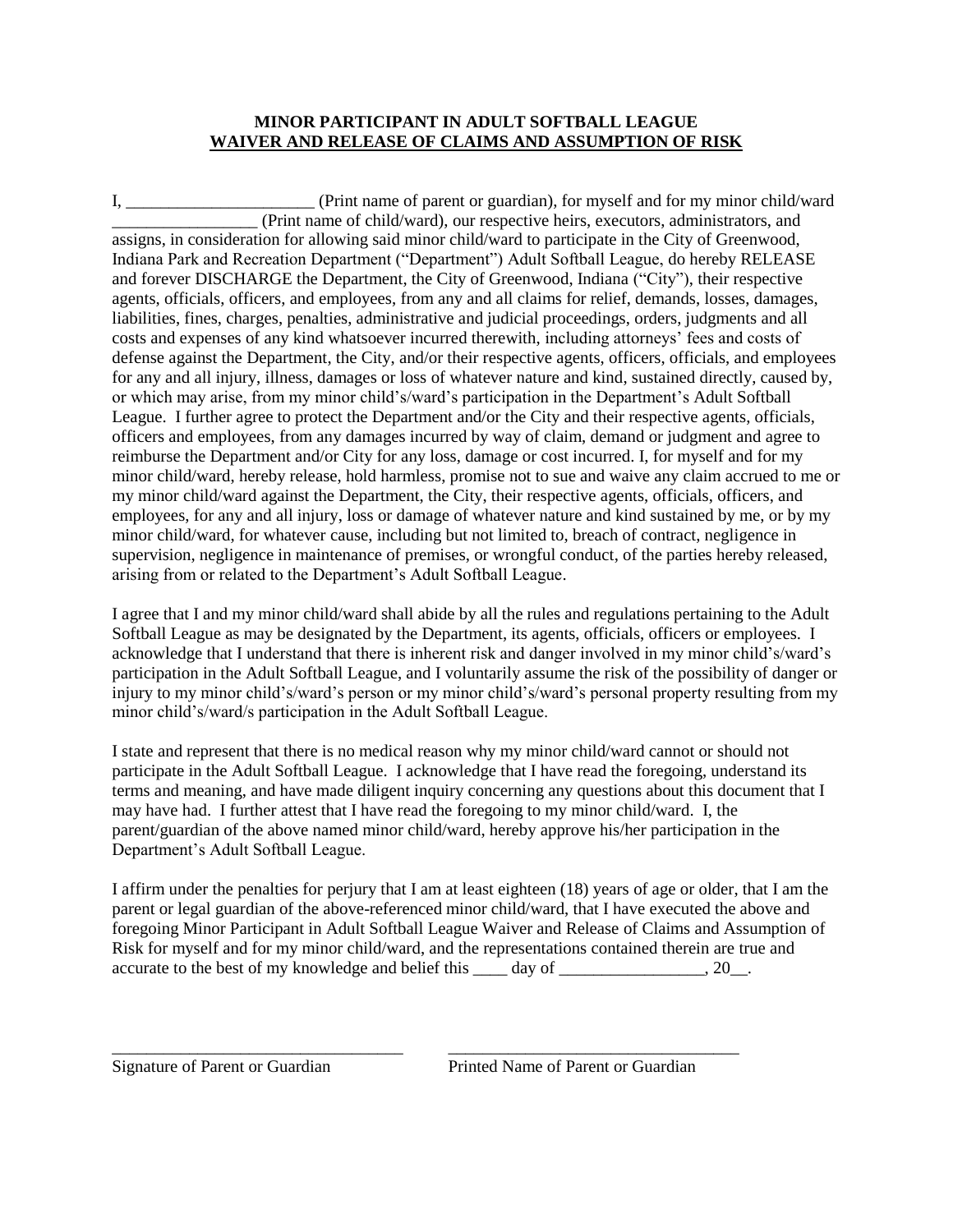## **Medical History Information**

| Physician's Phone Number:                                                                               |
|---------------------------------------------------------------------------------------------------------|
| Please list any and all of the child's medical or chronic conditions, if any:                           |
|                                                                                                         |
| Please list any and all of the child's allergies, if any:                                               |
|                                                                                                         |
|                                                                                                         |
| Please list any and all medications that the child is currently taking, if any:                         |
|                                                                                                         |
|                                                                                                         |
| Please list any additional health care information the City should be aware of<br>regarding your child: |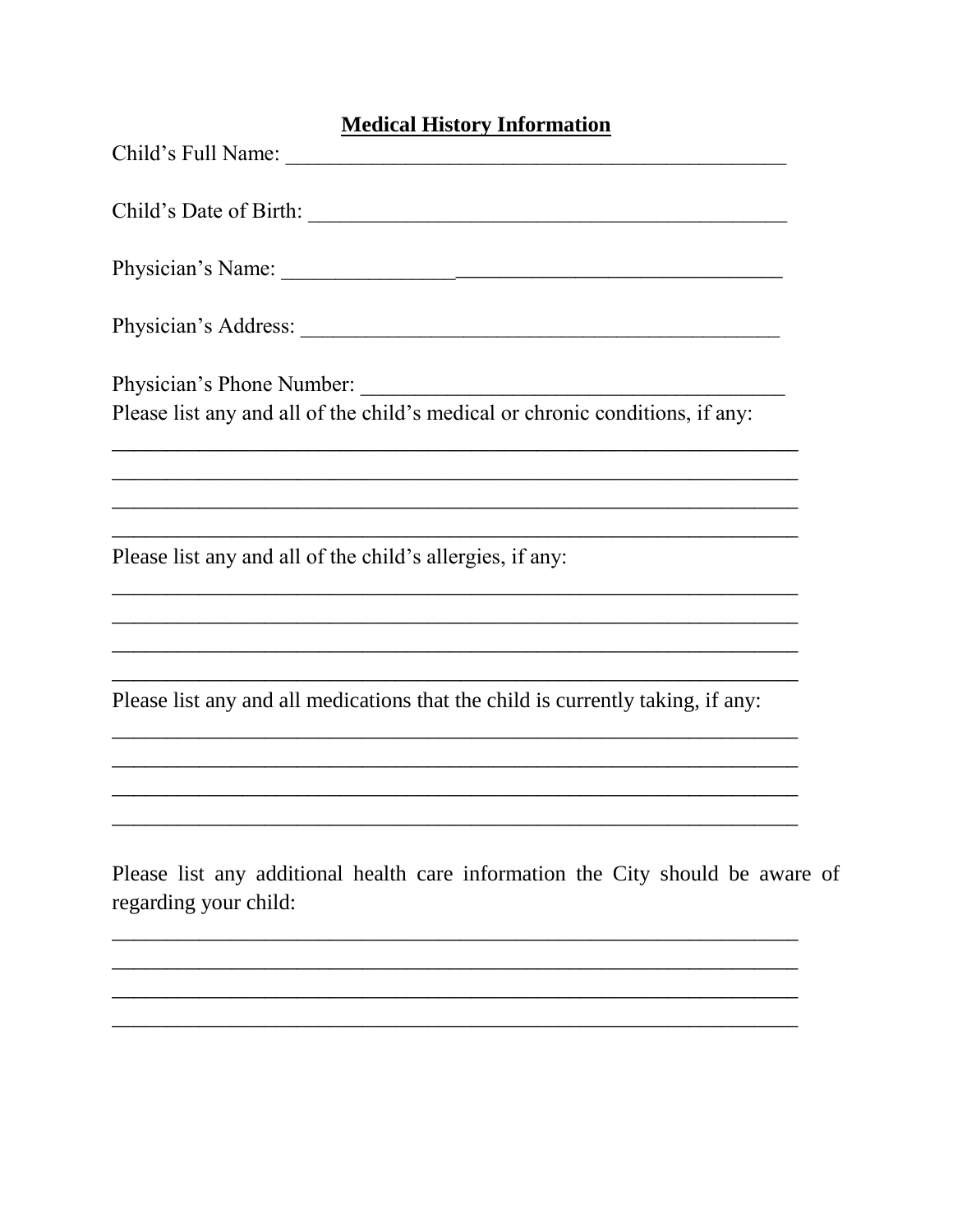## **Emergency Care Plan**

If your child has a chronic medical condition, asthma, or allergy, please answer the following questions:

Triggers that may cause the problem:

Signs or symptoms to watch for:

Action steps staff should follow:

When to call parents/physician:

Any additional information that may be helpful to staff: